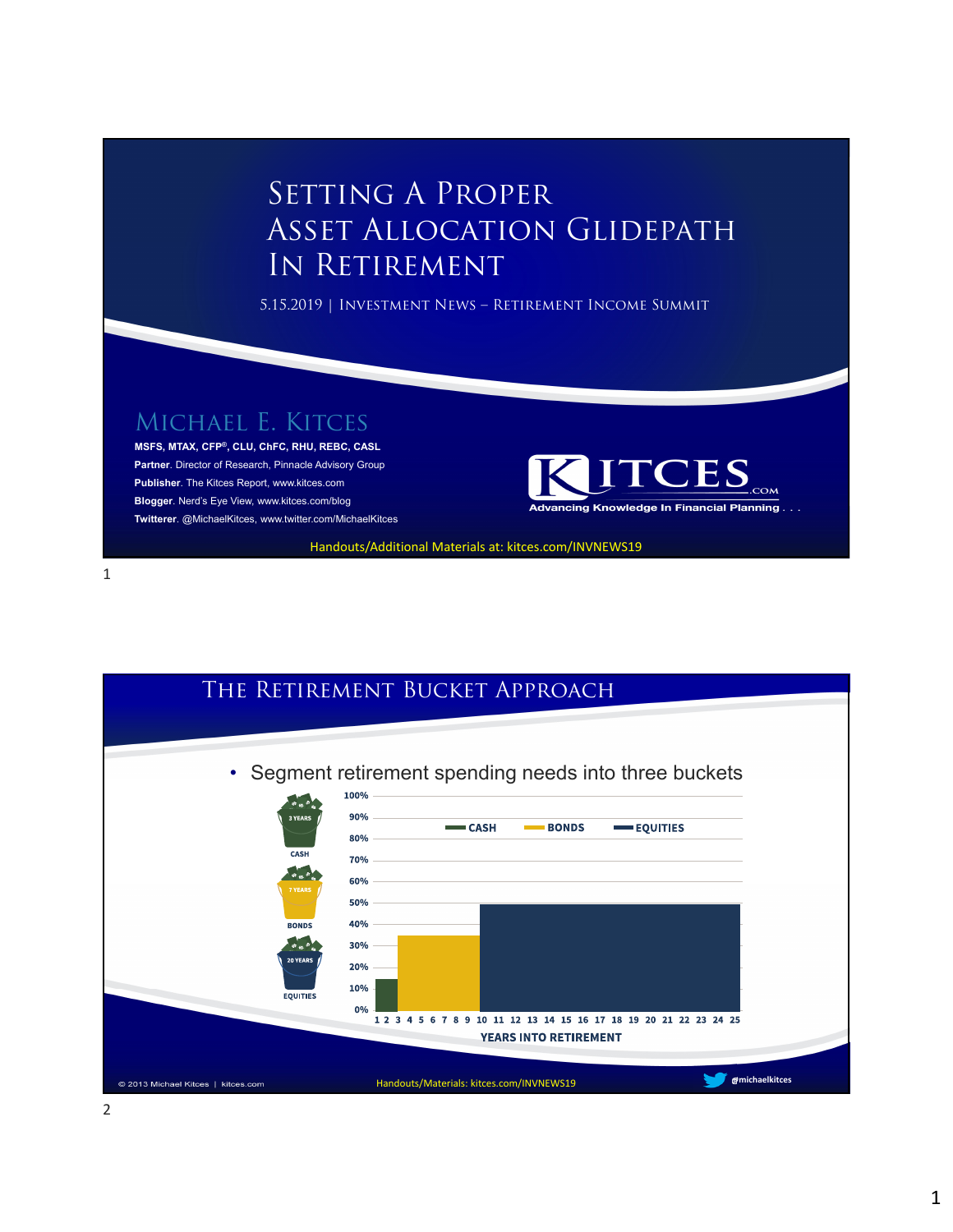

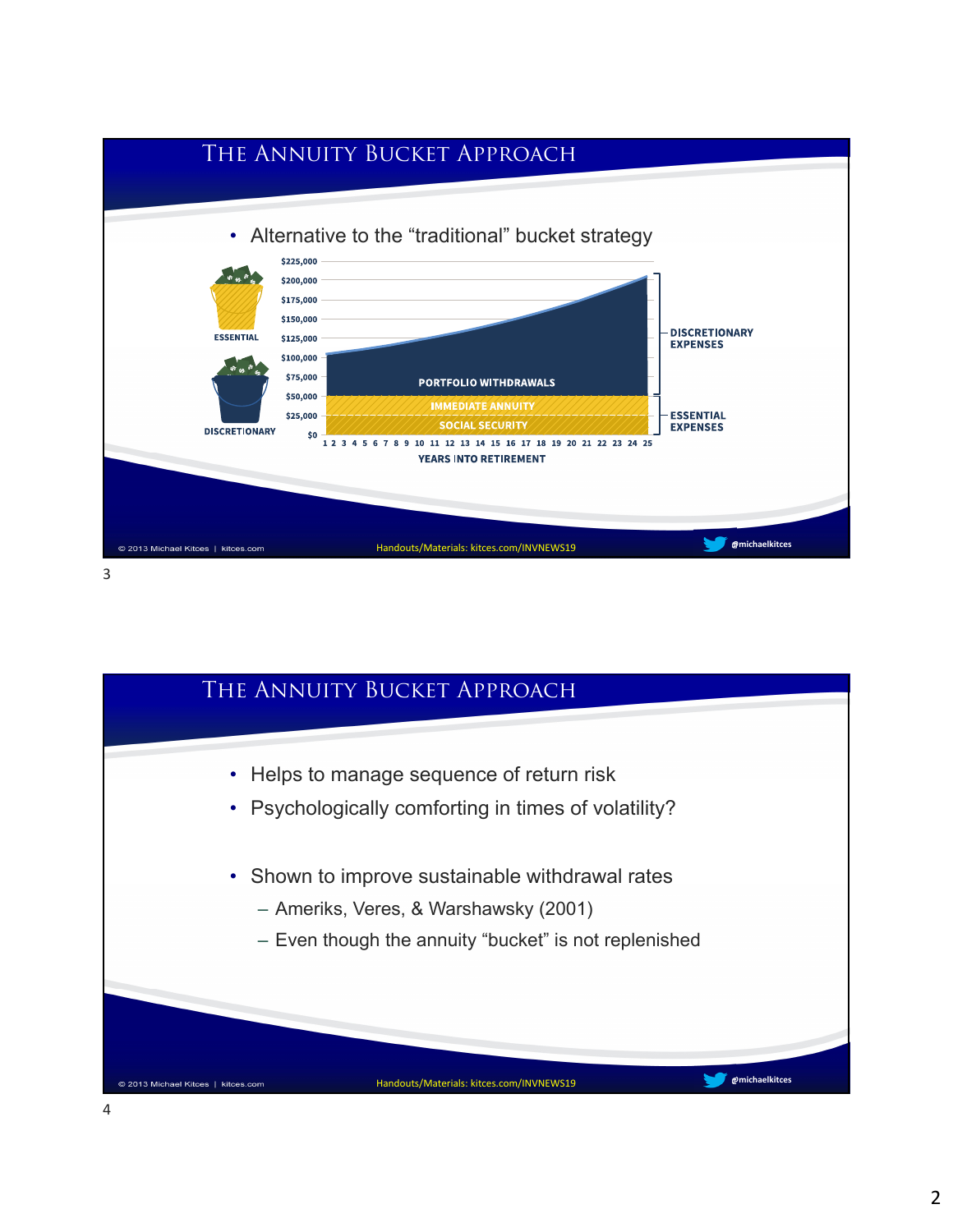

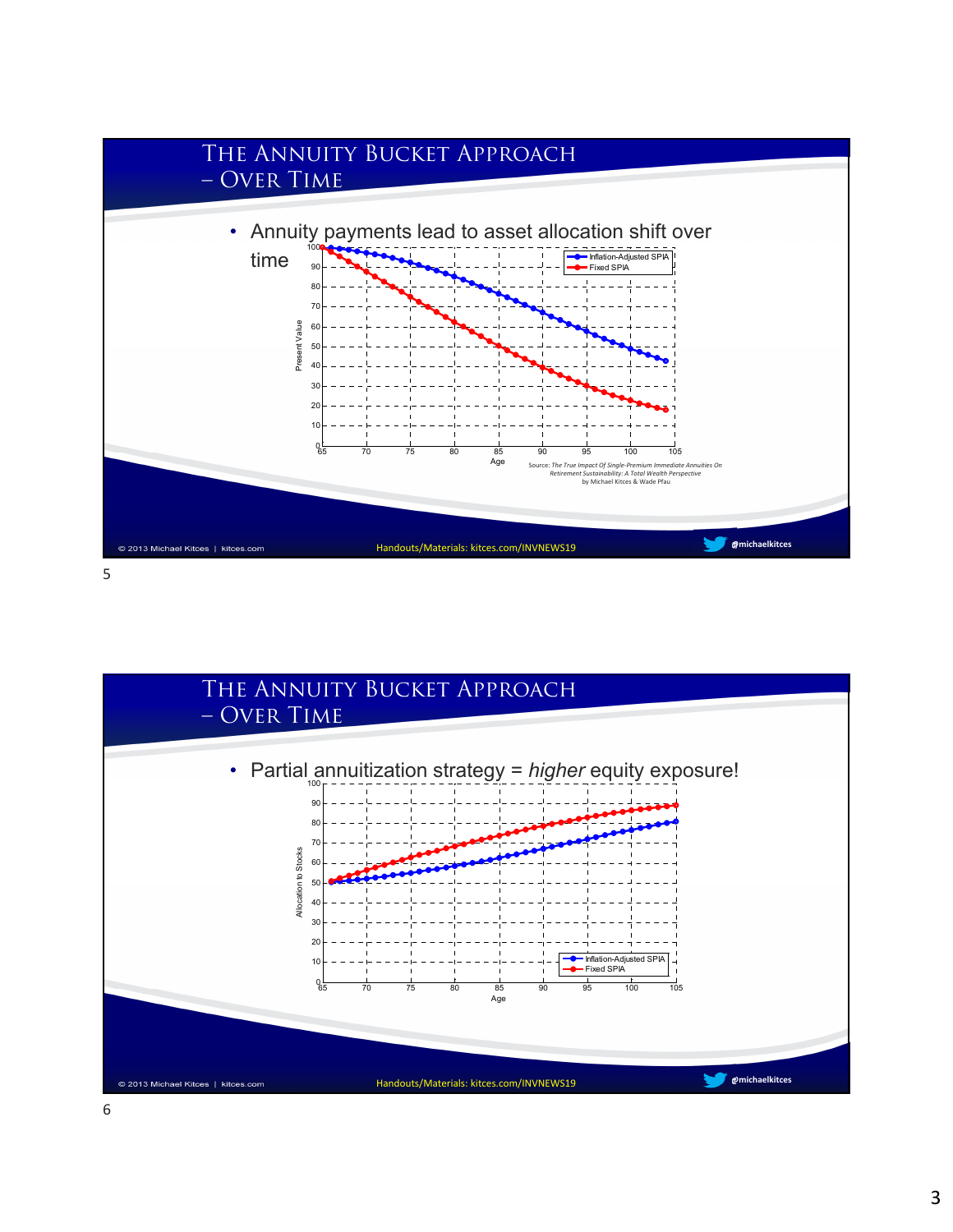

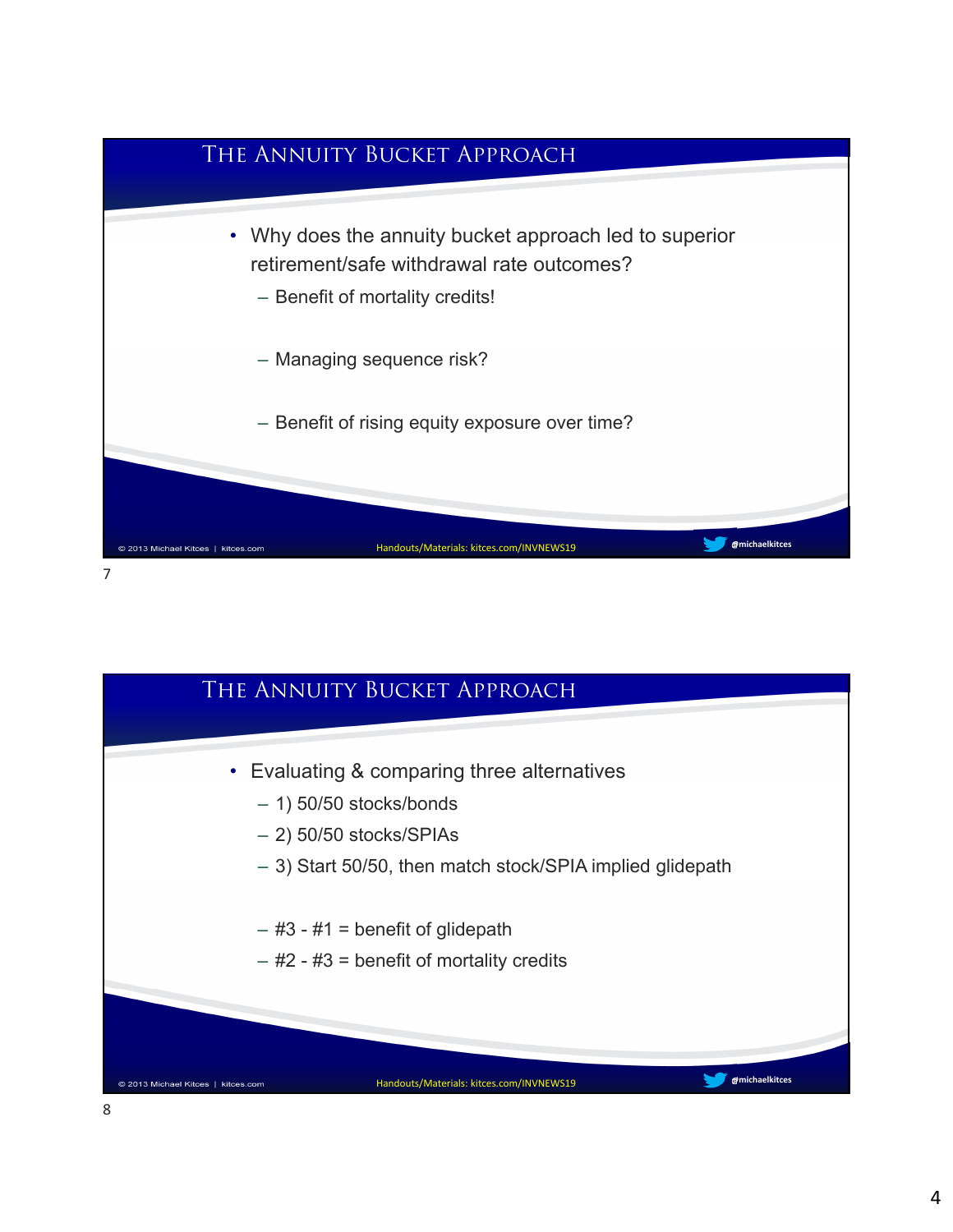|                                    | • What if the portfolio matched the same glidepath as the<br>annuitization strategy, without the annuity? |                      |                      |           |                      |                      |                      |               |                      |  |
|------------------------------------|-----------------------------------------------------------------------------------------------------------|----------------------|----------------------|-----------|----------------------|----------------------|----------------------|---------------|----------------------|--|
|                                    | <b>Historical Averages</b><br><b>Real SPIA</b><br><b>Fixed SPIA</b>                                       |                      |                      |           |                      |                      |                      |               |                      |  |
|                                    | <b>Failure Rates</b>                                                                                      |                      |                      |           | Contributions        | <b>Failure Rates</b> |                      | Contributions |                      |  |
| <b>Retirement</b><br><b>Period</b> | <b>Fixed 50/50</b><br>Stocks/Bonds                                                                        | 50/50<br>Stocks/SPIA | Implied<br>Glidepath | Glidepath | Mortality<br>Credits | 50/50<br>Stocks/SPIA | Implied<br>Glidepath | Glidepath     | Mortality<br>Credits |  |
| 15                                 | 0.1                                                                                                       | 2.3                  | 0.0                  | 1925%     | $-1825%$             | 1.3                  | 0.0                  | 1042%         | $-942%$              |  |
| 20                                 | 3.6                                                                                                       | 9.4                  | 1.4                  | 372%      | $-272%$              | 7.2                  | 1.6                  | 281%          | $-181%$              |  |
| 25                                 | 13.7                                                                                                      | 18.2                 | 10.0                 | 219%      | $-119%$              | 16.4                 | 10.2                 | 178%          | $-78%$               |  |
| 30                                 | 26.5                                                                                                      | 26.1                 | 22.2                 | 1054%     | $-954%$              | 25.8                 | 21.9                 | 622%          | $-522%$              |  |
| 35                                 | 37.9                                                                                                      | 32.7                 | 33.1                 | 92%       | 8%                   | 34                   | 32.6                 | 137%          | $-37%$               |  |
| 40                                 | 47.3                                                                                                      | 38.0                 | 41.6                 | 61%       | 39%                  | 40.6                 | 40.7                 | 98%           | 2%                   |  |
|                                    |                                                                                                           |                      |                      |           |                      |                      |                      |               |                      |  |
|                                    |                                                                                                           |                      |                      |           |                      |                      |                      |               |                      |  |

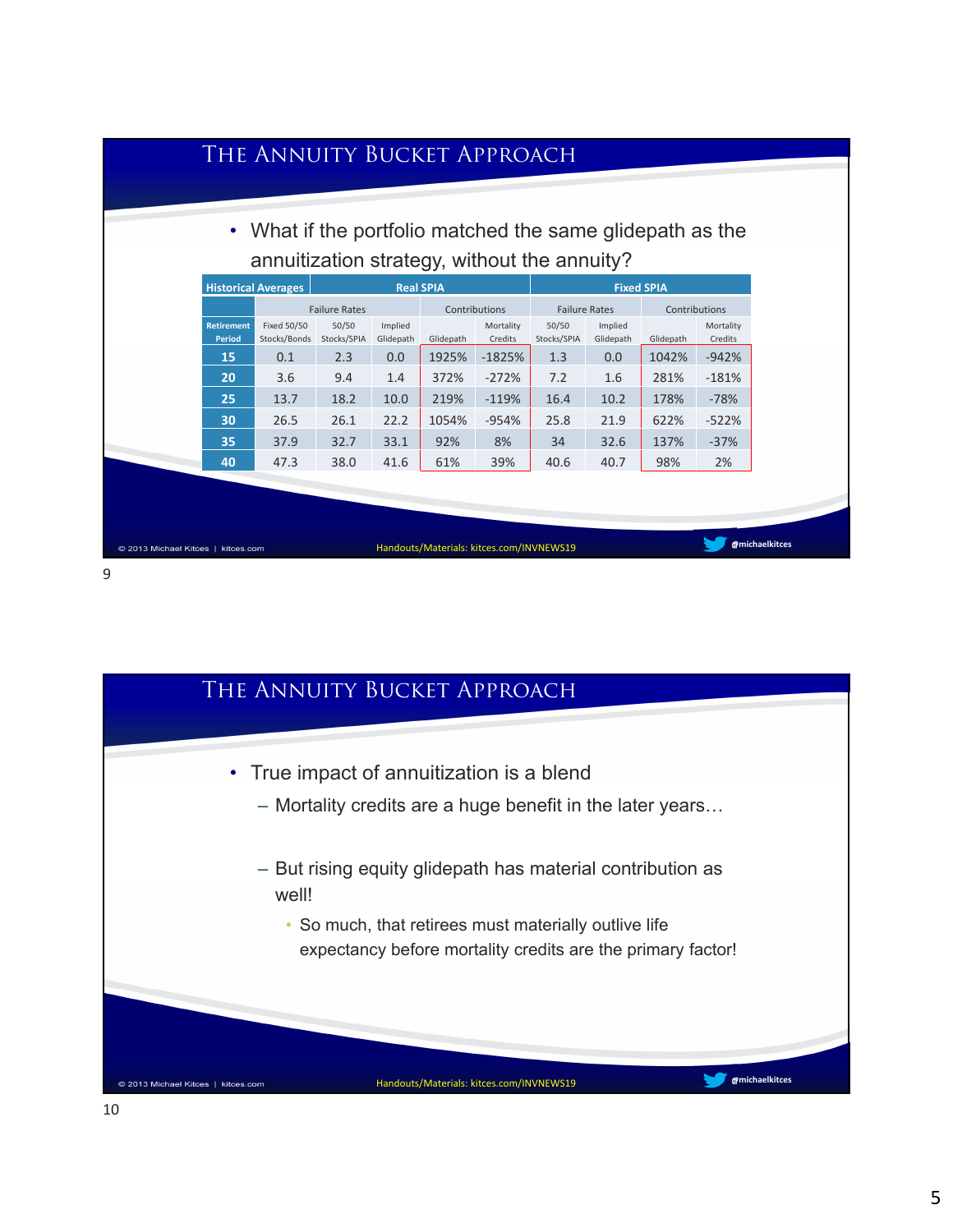

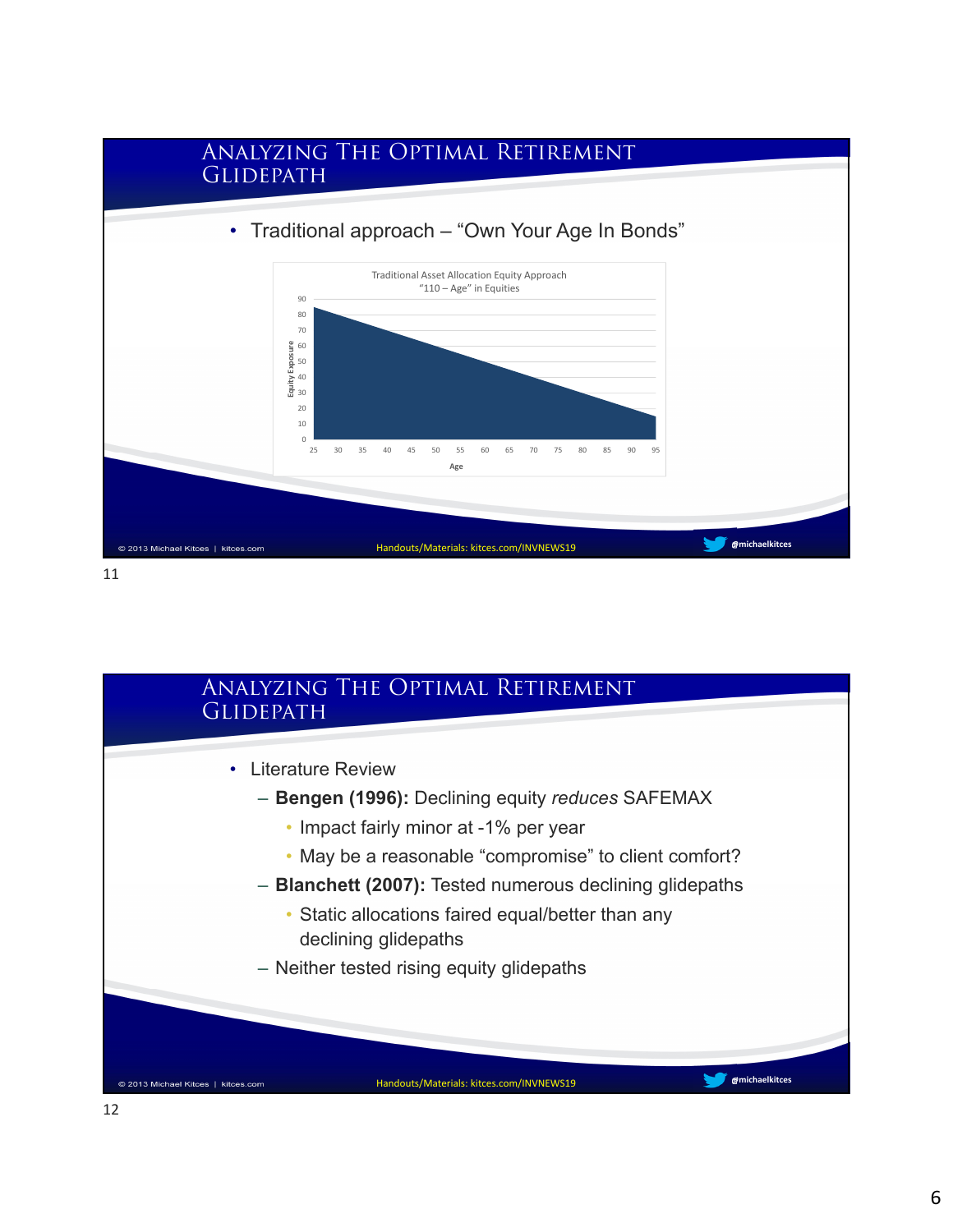

13

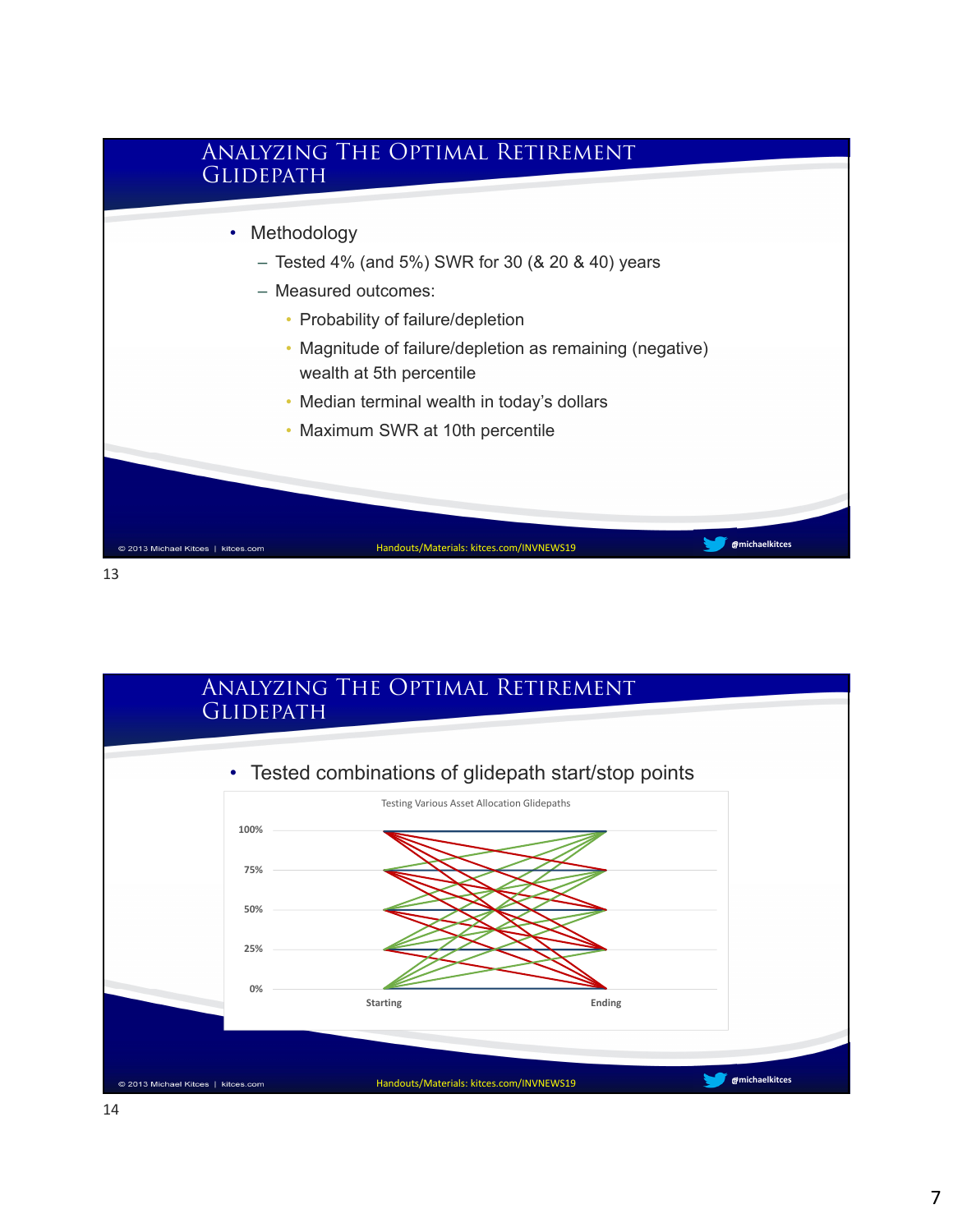| ANALYZING THE OPTIMAL RETIREMENT                                  |                     |                                          |       |              |                                                              |                                                                                                         |  |  |
|-------------------------------------------------------------------|---------------------|------------------------------------------|-------|--------------|--------------------------------------------------------------|---------------------------------------------------------------------------------------------------------|--|--|
| <b>GLIDEPATH</b>                                                  |                     |                                          |       |              |                                                              |                                                                                                         |  |  |
|                                                                   |                     |                                          |       |              |                                                              |                                                                                                         |  |  |
| Scenario A: Modelled on Evensky Assumptions for MoneyGuidePro     | <b>Real Returns</b> |                                          |       |              |                                                              |                                                                                                         |  |  |
|                                                                   |                     |                                          |       |              | <b>Correlation Coefficients</b><br><b>Bonds</b><br>Inflation |                                                                                                         |  |  |
| <b>Stocks</b>                                                     | Arithmetic<br>5.50% | Geometric                                | StDev | Stocks       | 0.3                                                          | $-0.2$                                                                                                  |  |  |
|                                                                   |                     | 3.37%                                    | 20.7% | $\mathbf{1}$ |                                                              |                                                                                                         |  |  |
| <b>Bonds</b>                                                      | 1.75%               | 1.54%                                    | 6.5%  | 0.3          | $\mathbf{1}$                                                 | $-0.6$                                                                                                  |  |  |
| <b>Inflation</b>                                                  | 3.00%               | 2.91%                                    | 4.2%  | $-0.2$       | $-0.6$                                                       | $\mathbf{1}$                                                                                            |  |  |
| <b>Equity Premium</b>                                             | 3.75%               |                                          |       |              |                                                              |                                                                                                         |  |  |
|                                                                   |                     |                                          |       |              |                                                              |                                                                                                         |  |  |
| <b>Scenario B: Lower Future Returns</b>                           |                     |                                          |       |              |                                                              |                                                                                                         |  |  |
|                                                                   | <b>Real Returns</b> |                                          |       |              |                                                              | <b>Correlation Coefficients</b>                                                                         |  |  |
|                                                                   | Arithmetic          | Geometric                                | StDev | Stocks       | <b>Bonds</b>                                                 |                                                                                                         |  |  |
| <b>Stocks</b>                                                     | 5.10%               | 3.10%                                    | 20.0% | $\mathbf{1}$ | 0.1                                                          |                                                                                                         |  |  |
| <b>Bonds</b>                                                      | 0.30%               | 0.06%                                    | 7.0%  | 0.1          | $\mathbf{1}$                                                 |                                                                                                         |  |  |
| <b>Inflation</b>                                                  | 2.10%               | 2.01%                                    | 4.2%  | $-0.2$       | $-0.6$                                                       |                                                                                                         |  |  |
| <b>Equity Premium</b>                                             | 4.80%               |                                          |       |              |                                                              |                                                                                                         |  |  |
| Scenario C: Historical Data - U.S. Real Returns Data, 1926 - 2011 |                     |                                          |       |              |                                                              |                                                                                                         |  |  |
|                                                                   | <b>Real Returns</b> |                                          |       |              |                                                              | Inflation<br>$-0.2$<br>$-0.6$<br>$\mathbf{1}$<br><b>Correlation Coefficients</b><br>Inflation<br>$-0.2$ |  |  |
|                                                                   | Arithmetic          | Geometric                                | StDev | Stocks       | <b>Bonds</b>                                                 |                                                                                                         |  |  |
| <b>Stocks</b>                                                     | 8.59%               | 6.46%                                    | 20.7% | $\mathbf{1}$ | 0.1                                                          |                                                                                                         |  |  |
| <b>Bonds</b>                                                      | 2.56%               | 2.35%                                    | 6.5%  | 0.1          | $\mathbf{1}$                                                 | $-0.6$                                                                                                  |  |  |
| <b>Inflation</b>                                                  | 3.07%               | 2.98%                                    | 4.2%  | $-0.2$       | $-0.6$                                                       | $\mathbf{1}$                                                                                            |  |  |
| <b>Equity Premium</b>                                             | 6.03%               |                                          |       |              |                                                              |                                                                                                         |  |  |
|                                                                   |                     |                                          |       |              |                                                              |                                                                                                         |  |  |
| © 2013 Michael Kitces   kitces.com                                |                     | Handouts/Materials: kitces.com/INVNEWS19 |       |              |                                                              |                                                                                                         |  |  |

15

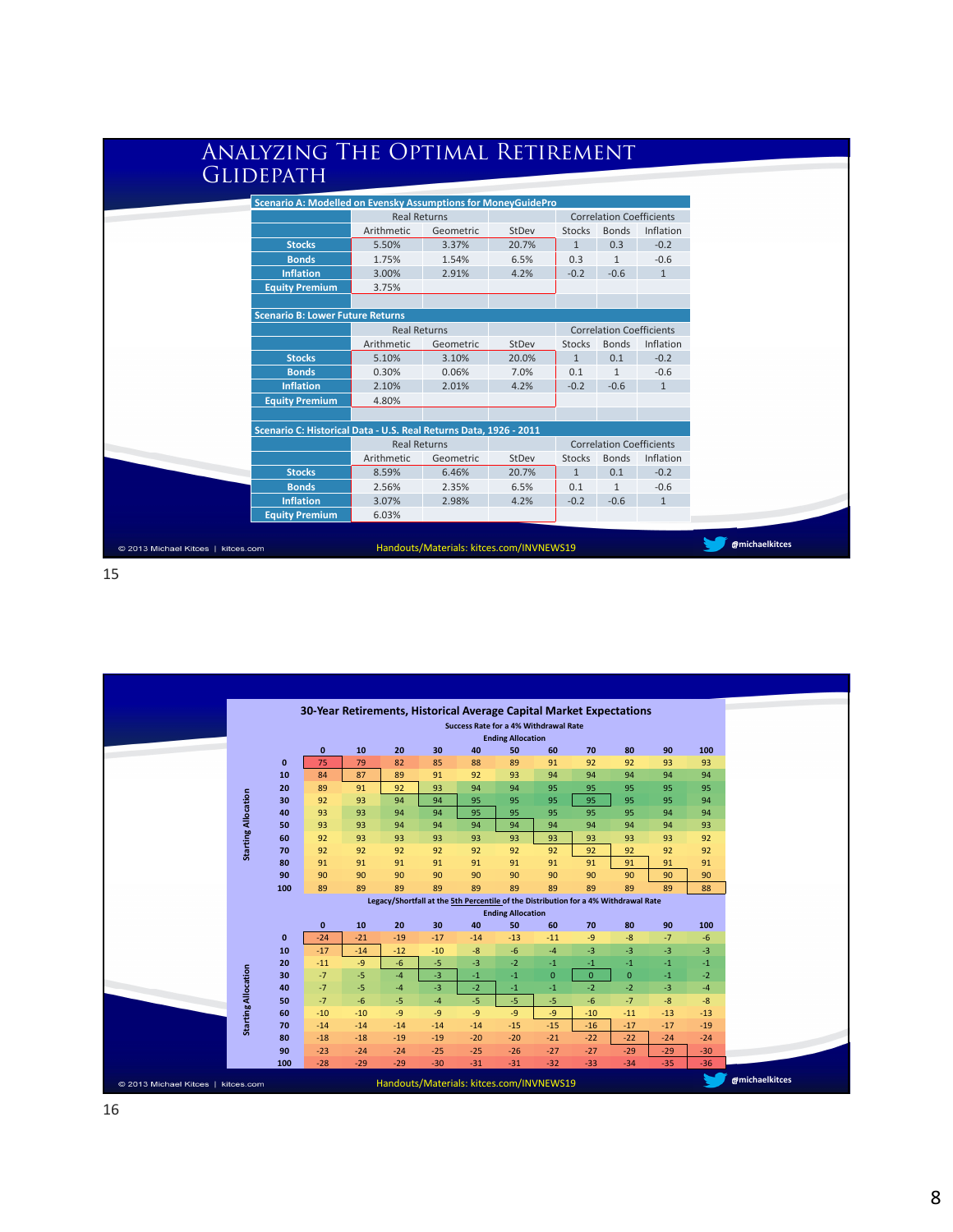|                                    |              |              |           | 30-Year Retirements, Historical Average Capital Market Expectations         |            |                                              |                          |            |            |            |            |            |                       |
|------------------------------------|--------------|--------------|-----------|-----------------------------------------------------------------------------|------------|----------------------------------------------|--------------------------|------------|------------|------------|------------|------------|-----------------------|
|                                    |              |              |           |                                                                             |            | <b>Success Rate for a 4% Withdrawal Rate</b> |                          |            |            |            |            |            |                       |
|                                    |              |              |           |                                                                             |            |                                              | <b>Ending Allocation</b> |            |            |            |            |            |                       |
|                                    |              | $\mathbf{0}$ | 10        | 20                                                                          | 30         | 40                                           | 50                       | 60         | 70         | 80         | 90         | 100        |                       |
|                                    | $\mathbf 0$  | 75           | 79        | 82                                                                          | 85         | 88                                           | 89                       | 91         | 92         | 92         | 93         | 93         |                       |
|                                    | 10           | 84           | 87        | 89                                                                          | 91         | 92                                           | 93                       | 94         | 94         | 94         | 94         | 94         |                       |
|                                    | 20           | 89           | 91        | 92                                                                          | 93         | 94                                           | 94                       | 95         | 95         | 95         | 95         | 95         |                       |
|                                    | 30           | 92           | 93        | 94                                                                          | 94         | 95                                           | 95                       | 95         | 95         | 95         | 95         | 94         |                       |
|                                    | 40           | 93           | 93        | 94                                                                          | 94         | 95                                           | 95                       | 95         | 95         | 95         | 94         | 94         |                       |
| <b>Starting Allocation</b>         | 50           | 93           | 93        | 94                                                                          | 94         | 94                                           | 94                       | 94         | 94         | 94         | 94         | 93         |                       |
|                                    | 60           | 92           | 93        | 93                                                                          | 93         | 93                                           | 93                       | 93         | 93         | 93         | 93         | 92         |                       |
|                                    | 70           | 92           | 92        | 92                                                                          | 92         | 92                                           | 92                       | 92         | 92         | 92         | 92         | 92         |                       |
|                                    | 80           | 91           | 91        | 91                                                                          | 91         | 91                                           | 91                       | 91         | 91         | 91         | 91         | 91         |                       |
|                                    | 90           | 90           | 90        | 90                                                                          | 90         | 90                                           | 90                       | 90         | 90         | 90         | 90         | 90         |                       |
|                                    | 100          | 89           | 89        | 89                                                                          | 89         | 89                                           | 89                       | 89         | 89         | 89         | 89         | 88         |                       |
|                                    |              |              |           | Legacy/Shortfall at the Median of the Distribution for a 4% Withdrawal Rate |            |                                              |                          |            |            |            |            |            |                       |
|                                    |              |              |           |                                                                             |            |                                              | <b>Ending Allocation</b> |            |            |            |            |            |                       |
|                                    |              | $\mathbf{0}$ | 10        | 20                                                                          | 30         | 40                                           | 50                       | 60         | 70         | 80         | 90         | 100        |                       |
|                                    | $\mathbf{0}$ | 23           | 30        | 37                                                                          | 44         | 52                                           | 60                       | 68         | 76         | 84         | 93         | 102        |                       |
|                                    | 10           | 35           | 43        | 51                                                                          | 59         | 68                                           | 77                       | 86         | 95         | 105        | 115        | 124        |                       |
|                                    | 20           | 48           | 56        | 65                                                                          | 74         | 84                                           | 94                       | 104        | 114        | 124        | 133        | 144        |                       |
|                                    | 30           | 61           | 71        | 80                                                                          | 91         | 101                                          | 112                      | 123        | 133        | 144        | 155        | 166        |                       |
| <b>Starting Allocation</b>         | 40<br>50     | 75<br>89     | 85<br>100 | 96<br>112                                                                   | 107<br>124 | 119<br>136                                   | 130<br>147               | 141<br>160 | 153<br>171 | 164<br>183 | 174<br>195 | 185<br>206 |                       |
|                                    | 60           | 103          | 116       | 128                                                                         | 140        | 153                                          | 166                      |            |            | 203        | 215        | 226        |                       |
|                                    | 70           | 118          | 131       | 144                                                                         | 157        | 170                                          | 185                      | 179<br>197 | 191<br>209 | 221        | 233        | 246        |                       |
|                                    | 80           | 133          | 146       | 160                                                                         | 173        | 187                                          | 200                      | 214        | 227        | 239        | 250        | 264        |                       |
|                                    | 90           | 148          | 162       | 175                                                                         | 190        | 203                                          | 217                      | 231        | 244        | 256        | 268        | 280        |                       |
|                                    | 100          | 162          | 175       | 191                                                                         | 206        | 219                                          | 232                      | 247        | 259        | 271        | 284        | 296        |                       |
|                                    |              |              |           |                                                                             |            |                                              |                          |            |            |            |            |            |                       |
| © 2013 Michael Kitces   kitces.com |              |              |           | Handouts/Materials: kitces.com/INVNEWS19                                    |            |                                              |                          |            |            |            |            |            | <b>@michaelkitces</b> |



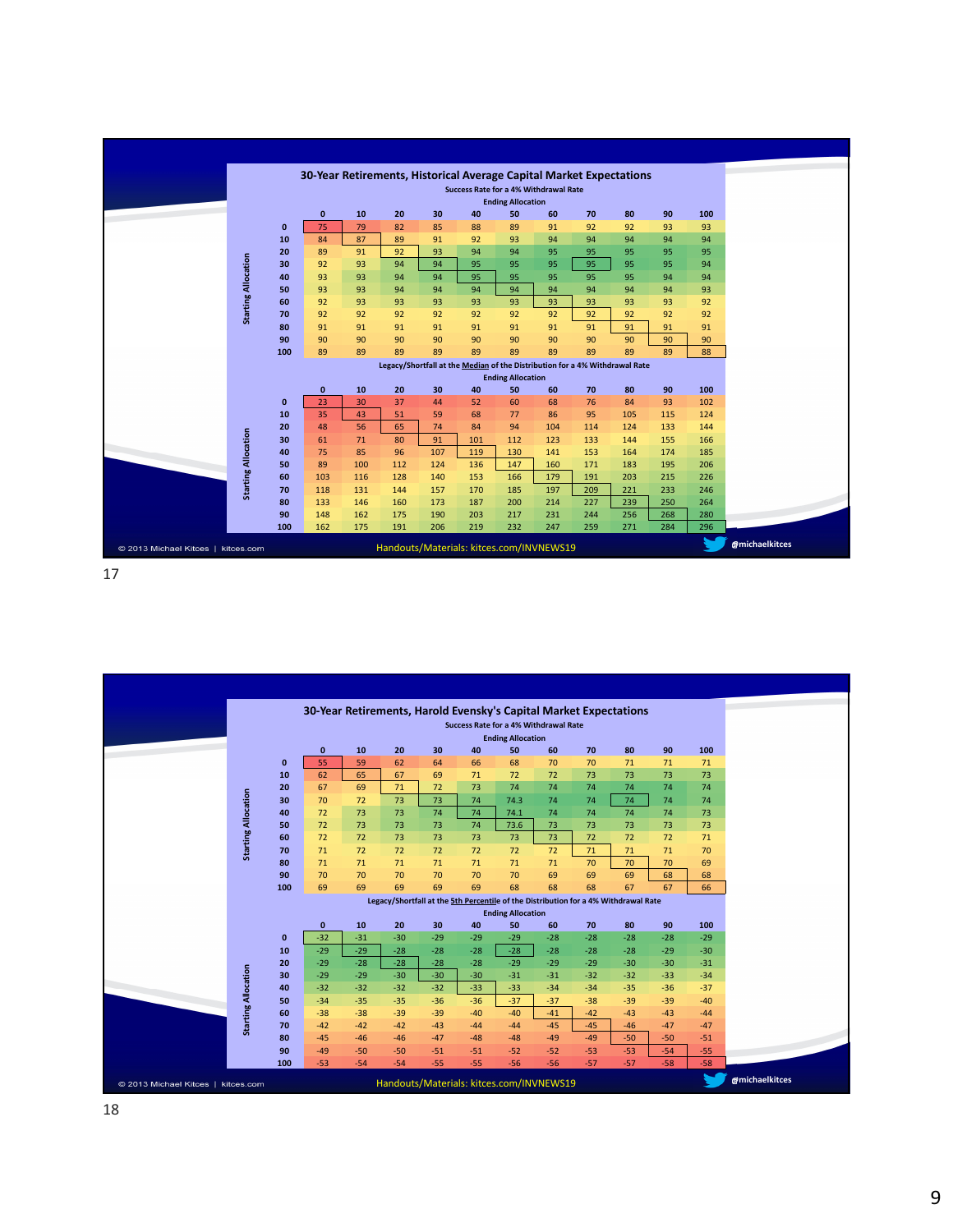|                                    |                            |              |              |    |                                          |    |                                              |                                |    |    | 30-Year Retirements, Harold Evensky's Capital Market Expectations           |    |     |  |
|------------------------------------|----------------------------|--------------|--------------|----|------------------------------------------|----|----------------------------------------------|--------------------------------|----|----|-----------------------------------------------------------------------------|----|-----|--|
|                                    |                            |              |              |    |                                          |    | <b>Success Rate for a 4% Withdrawal Rate</b> |                                |    |    |                                                                             |    |     |  |
|                                    |                            |              |              |    |                                          |    |                                              | <b>Ending Allocation</b>       |    |    |                                                                             |    |     |  |
|                                    |                            |              | $\pmb{0}$    | 10 | 20                                       | 30 | 40                                           | 50                             | 60 | 70 | 80                                                                          | 90 | 100 |  |
|                                    |                            | $\mathbf{0}$ | 55           | 59 | 62                                       | 64 | 66                                           | 68                             | 70 | 70 | 71                                                                          | 71 | 71  |  |
|                                    |                            | 10           | 62           | 65 | 67                                       | 69 | 71                                           | 72                             | 72 | 73 | 73                                                                          | 73 | 73  |  |
|                                    |                            | 20           | 67           | 69 | 71                                       | 72 | 73                                           | 74                             | 74 | 74 | 74                                                                          | 74 | 74  |  |
|                                    |                            | 30           | 70           | 72 | 73                                       | 73 | 74                                           | 74.3                           | 74 | 74 | 74                                                                          | 74 | 74  |  |
|                                    |                            | 40           | 72           | 73 | 73                                       | 74 | 74                                           | 74.1                           | 74 | 74 | 74                                                                          | 74 | 73  |  |
|                                    | <b>Starting Allocation</b> | 50           | 72           | 73 | 73                                       | 73 | 74                                           | 73.6                           | 73 | 73 | 73                                                                          | 73 | 73  |  |
|                                    |                            | 60           | 72           | 72 | 73                                       | 73 | 73                                           | 73                             | 73 | 72 | 72                                                                          | 72 | 71  |  |
|                                    |                            | 70           | 71           | 72 | 72                                       | 72 | 72                                           | 72                             | 72 | 71 | 71                                                                          | 71 | 70  |  |
|                                    |                            | 80           | 71           | 71 | 71                                       | 71 | 71                                           | 71                             | 71 | 70 | 70                                                                          | 70 | 69  |  |
|                                    |                            | 90           | 70           | 70 | 70                                       | 70 | 70                                           | 70                             | 69 | 69 | 69                                                                          | 68 | 68  |  |
|                                    |                            | 100          | 69           | 69 | 69                                       | 69 | 69                                           | 68                             | 68 | 68 | 67                                                                          | 67 | 66  |  |
|                                    |                            |              |              |    |                                          |    |                                              |                                |    |    | Legacy/Shortfall at the Median of the Distribution for a 4% Withdrawal Rate |    |     |  |
|                                    |                            |              | $\mathbf{0}$ | 10 | 20                                       | 30 | 40                                           | <b>Ending Allocation</b><br>50 | 60 | 70 | 80                                                                          | 90 | 100 |  |
|                                    |                            | $\mathbf{0}$ | 4            | 6  | 9                                        | 12 | 14                                           | 17                             | 19 | 21 | 23                                                                          | 25 | 27  |  |
|                                    |                            | 10           | 10           | 13 | 15                                       | 18 | 20                                           | 23                             | 25 | 28 | 29                                                                          | 31 | 33  |  |
|                                    |                            | 20           | 15           | 18 | 21                                       | 23 | 26                                           | 28                             | 31 | 33 | 34                                                                          | 36 | 37  |  |
|                                    |                            | 30           | 20           | 23 | 26                                       | 28 | 31                                           | 34                             | 36 | 38 | 39                                                                          | 41 | 41  |  |
|                                    | <b>Starting Allocation</b> | 40           | 24           | 27 | 30                                       | 33 | 36                                           | 38                             | 40 | 42 | 44                                                                          | 45 | 46  |  |
|                                    |                            | 50           | 29           | 32 | 35                                       | 37 | 40                                           | 42                             | 44 | 46 | 48                                                                          | 48 | 49  |  |
|                                    |                            | 60           | 33           | 36 | 39                                       | 42 | 44                                           | 46                             | 48 | 50 | 51                                                                          | 52 | 52  |  |
|                                    |                            | 70           | 37           | 39 | 43                                       | 45 | 48                                           | 49                             | 51 | 53 | 54                                                                          | 54 | 54  |  |
|                                    |                            | 80           | 40           | 43 | 46                                       | 48 | 50                                           | 52                             | 53 | 54 | 56                                                                          | 56 | 56  |  |
|                                    |                            | 90           | 43           | 46 | 49                                       | 51 | 52                                           | 54                             | 55 | 55 | 56                                                                          | 56 | 56  |  |
|                                    |                            | 100          | 45           | 48 | 50                                       | 52 | 54                                           | 55                             | 56 | 56 | 56                                                                          | 56 | 56  |  |
| © 2013 Michael Kitces   kitces.com |                            |              |              |    | Handouts/Materials: kitces.com/INVNEWS19 |    |                                              |                                |    |    |                                                                             |    |     |  |
|                                    |                            |              |              |    |                                          |    |                                              |                                |    |    |                                                                             |    |     |  |

19

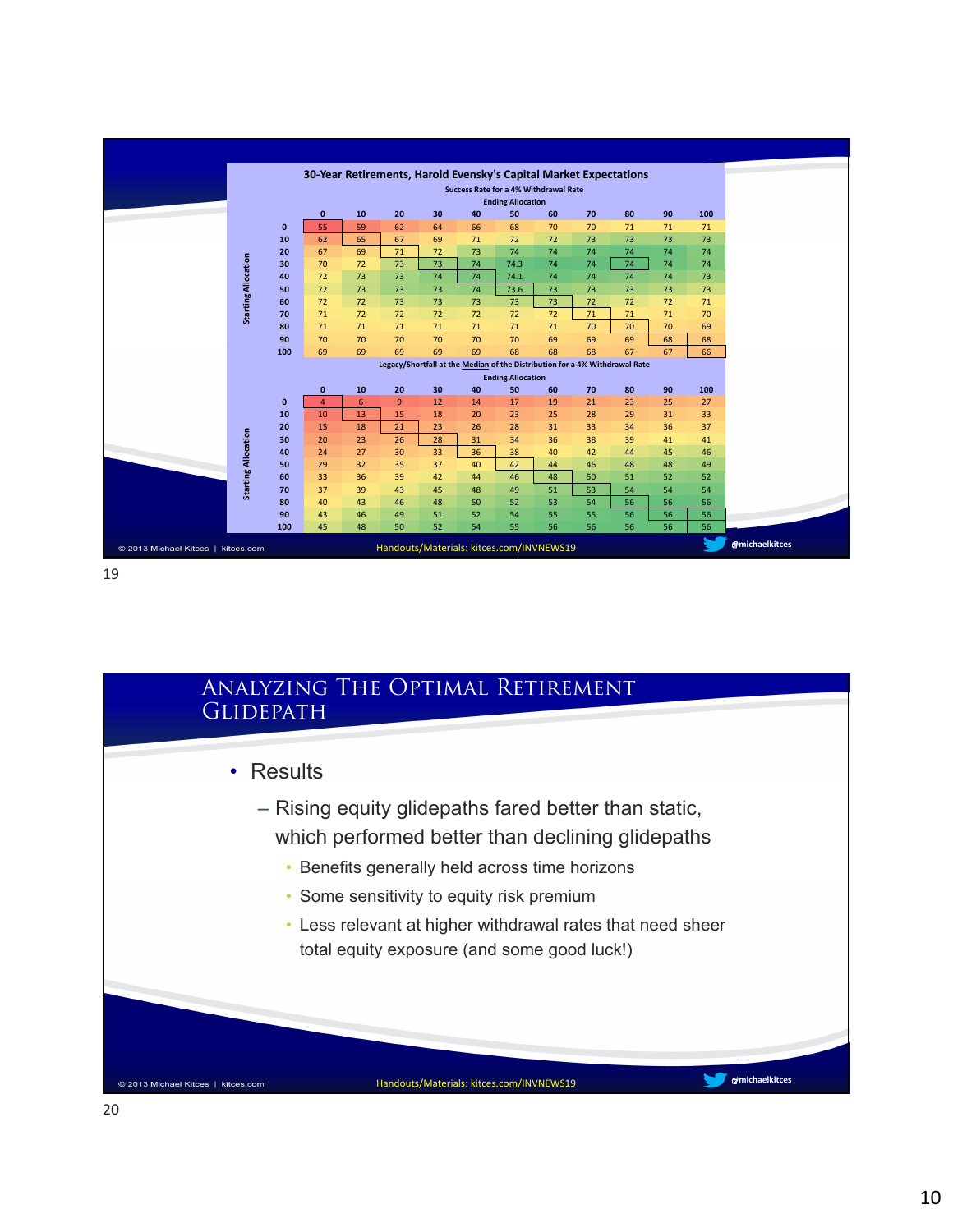

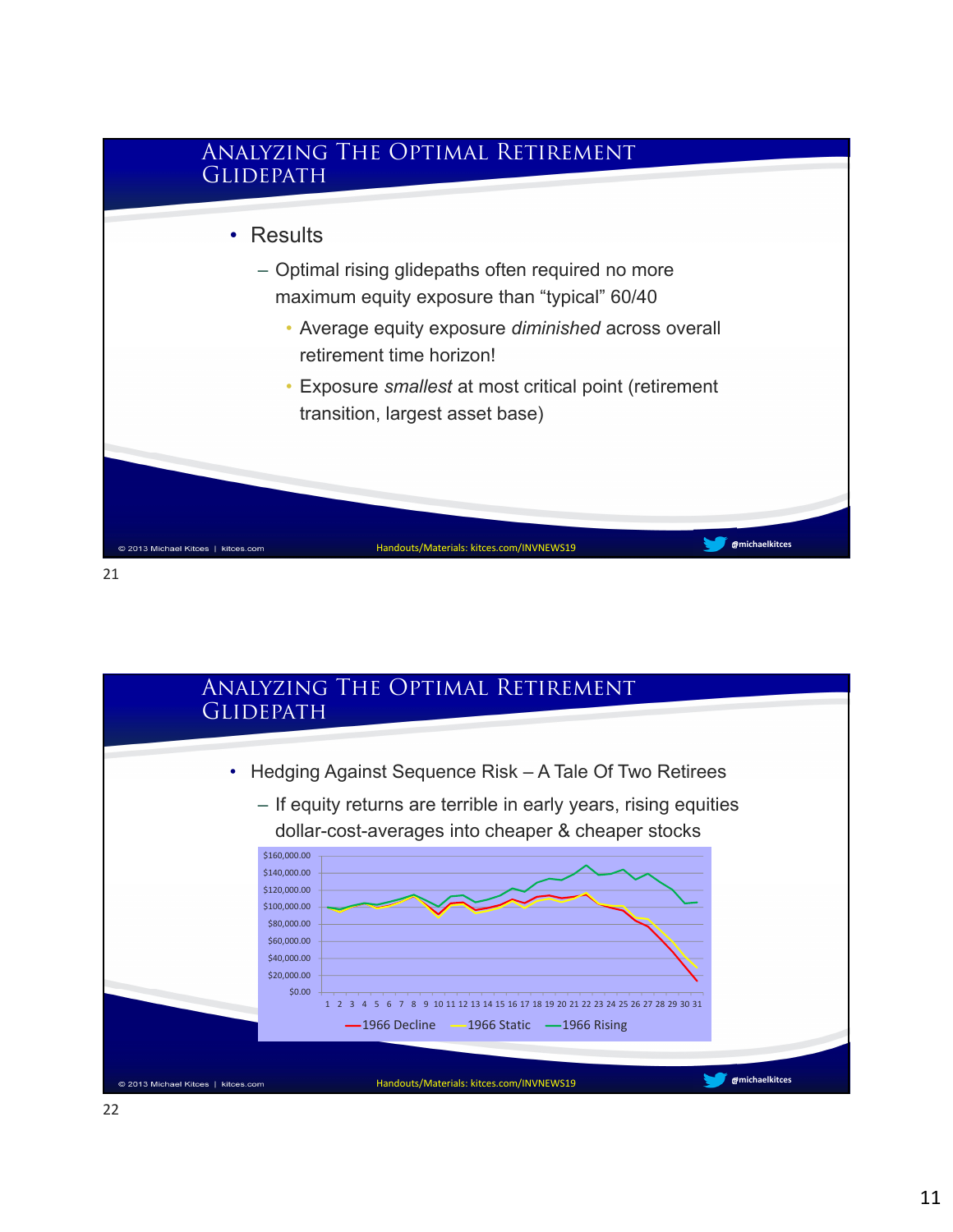

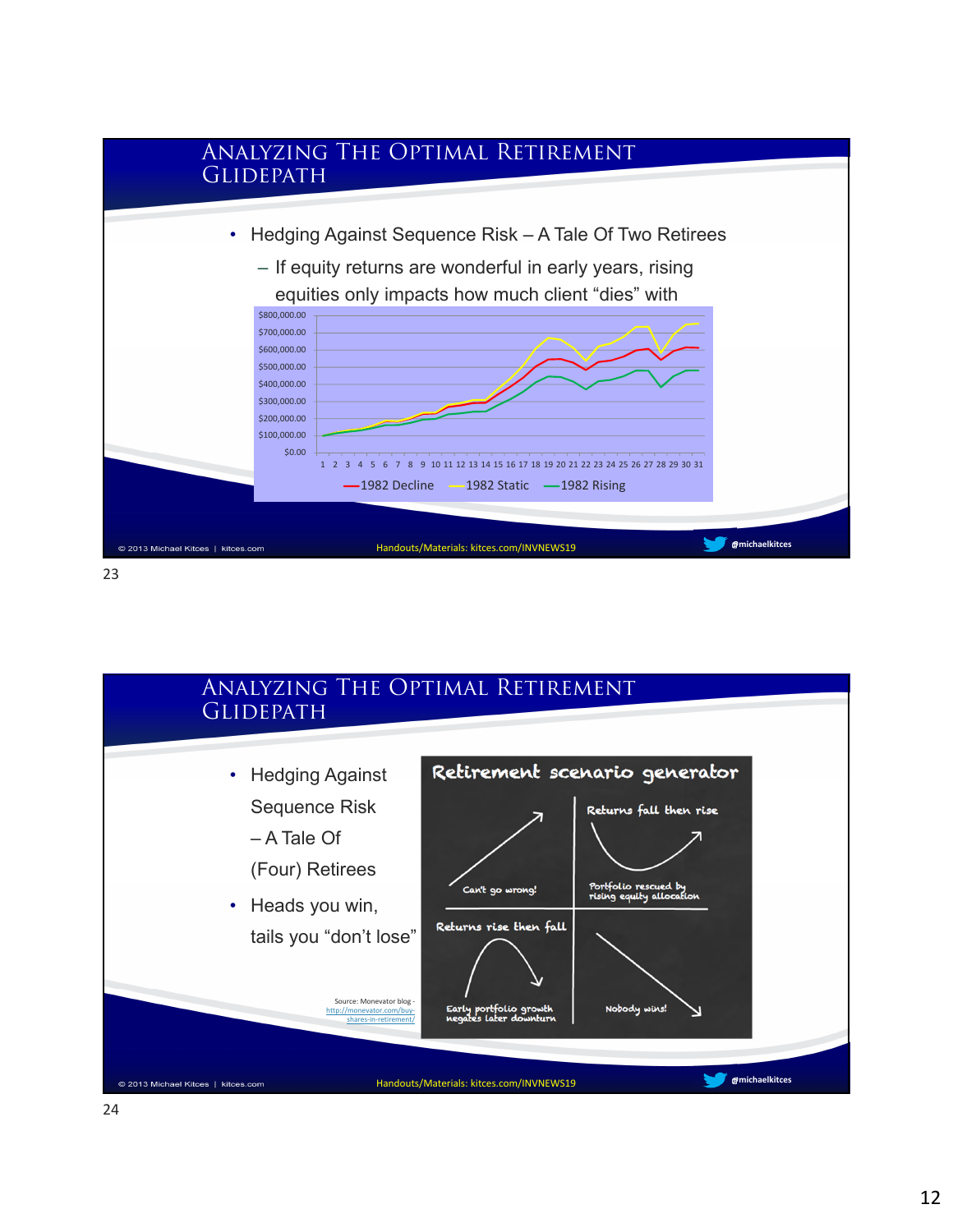

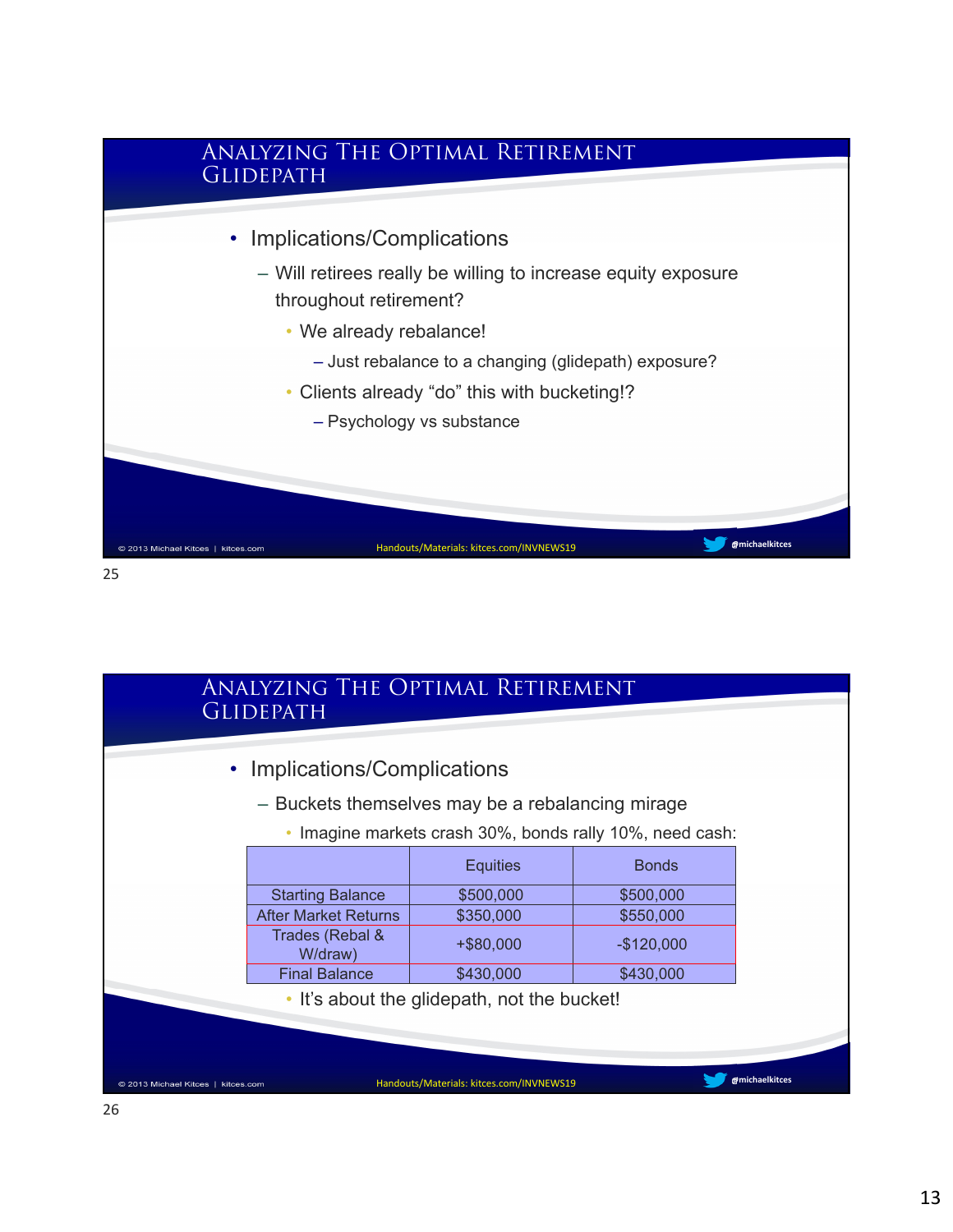

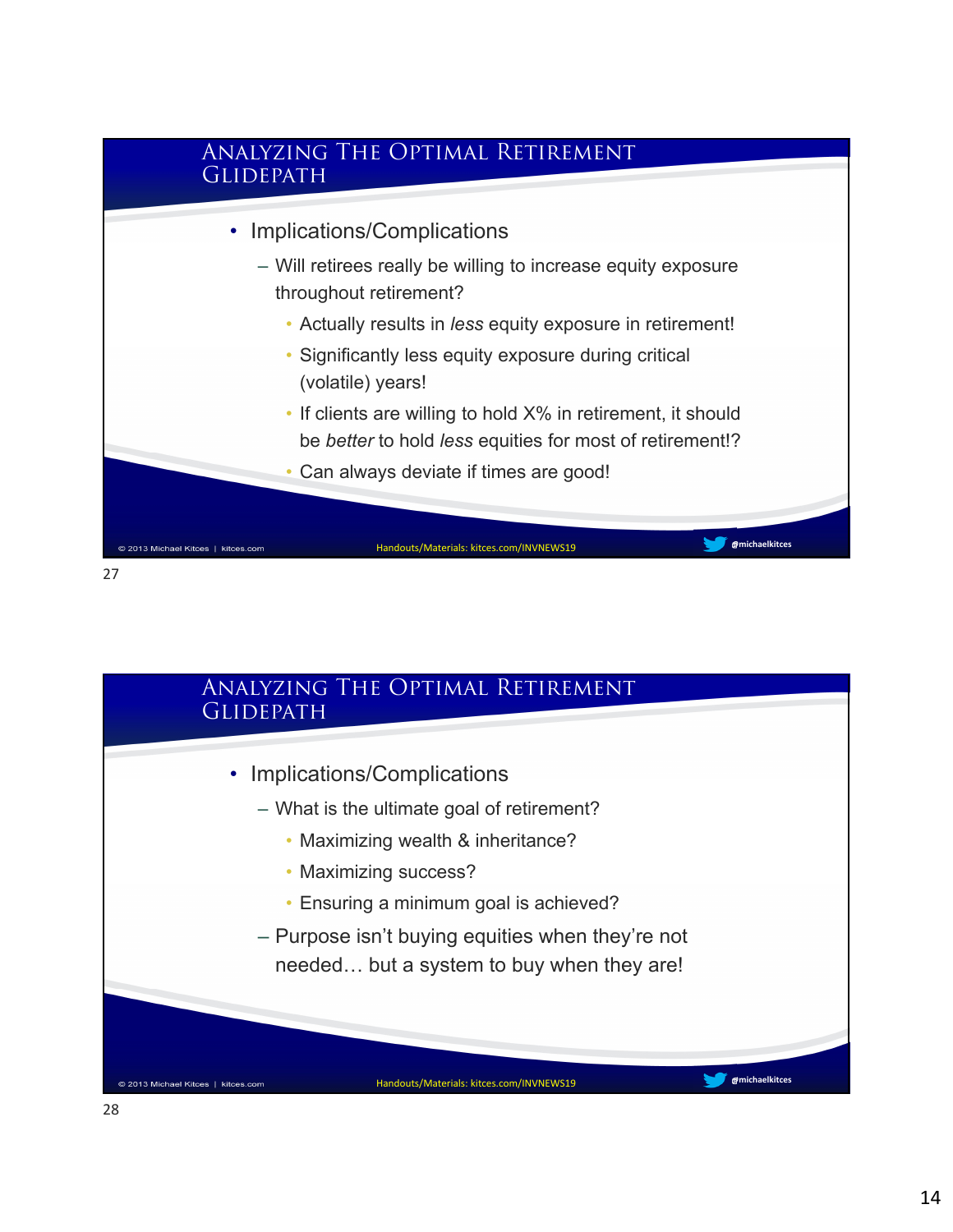